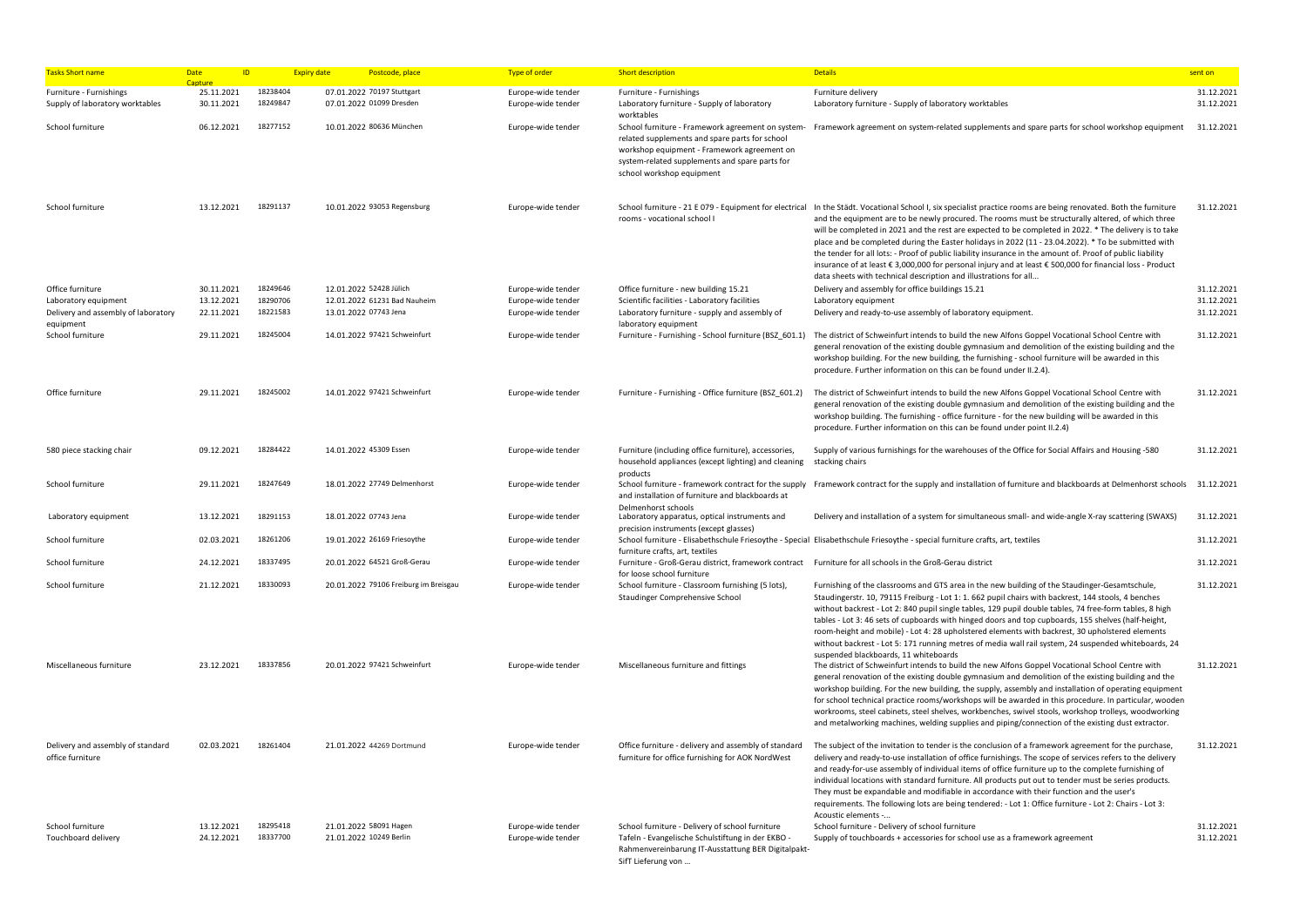| <b>Tasks Short name</b>                                                                                         | Date<br>ID.<br>Canture   | <b>Expiry date</b>   | Postcode, place                                                                         | <b>Type of order</b>                     | <b>Short description</b>                                                                                                                                                 | <b>Details</b>                                                                                                                                                                                                                                                                                                                                                                                                                                                                                                                                                                                                                                                                              | sent on                  |
|-----------------------------------------------------------------------------------------------------------------|--------------------------|----------------------|-----------------------------------------------------------------------------------------|------------------------------------------|--------------------------------------------------------------------------------------------------------------------------------------------------------------------------|---------------------------------------------------------------------------------------------------------------------------------------------------------------------------------------------------------------------------------------------------------------------------------------------------------------------------------------------------------------------------------------------------------------------------------------------------------------------------------------------------------------------------------------------------------------------------------------------------------------------------------------------------------------------------------------------|--------------------------|
| School furniture                                                                                                | 24.12.2021               | 18337645             | 21.01.2022 19057 Schwerin                                                               | Europe-wide tender                       | School furniture - State capital Schwerin -<br>Procurement of school furniture - Replacement<br>procurement for the laboratory building as well as                       | School furniture - State capital Schwerin - Procurement of school furniture - Replacement procurement<br>for the laboratory building as well as                                                                                                                                                                                                                                                                                                                                                                                                                                                                                                                                             | 31.12.2021               |
| Metal wardrobes in the refugee area                                                                             | 27.12.2021               | 18344667             | 21.01.2022 71332 Waiblingen                                                             | Europe-wide tender                       | Cupboards and bookcases                                                                                                                                                  | Framework contract for the supply of metal wardrobes in the refugee sector                                                                                                                                                                                                                                                                                                                                                                                                                                                                                                                                                                                                                  | 31.12.2021               |
| Orchestra chair 52 pieces - Stacking<br>chair with armrests 440 pieces -<br>Stacking chair without armrests 380 | 15.12.2021               | 18309719             | 24.01.2022 03238 Betten                                                                 | Europe-wide tender                       | Furniture (including office furniture), accessories,<br>household appliances (except lighting) and cleaning<br>products                                                  | Delivery of: - T-foot steel tube table, foldable 161 pcs - Folding table trolley 11 pcs - Orchestra chair 52<br>pcs - Stacking chair with armrests 440 pcs - Stacking chair without armrests 380 pcs - Stacking trolley 10<br>pcs - Wardrobe profiles, front panel and hooks 17 pcs - 2-compartment locker 2 pcs - Resting couch 2                                                                                                                                                                                                                                                                                                                                                          | 31.12.2021               |
| pieces<br>School furniture                                                                                      | 24.12.2021               | 18337530             | 24.01.2022 40210 Düsseldorf                                                             | Europe-wide tender                       | School furniture - framework contract for the supply<br>and installation of blackboards at Düsseldorf schools in Düsseldorf.                                             | pcs<br>Supply and installation of blackboards and related services (e.g. dismantling and disposal) for all schools 31.12.2021                                                                                                                                                                                                                                                                                                                                                                                                                                                                                                                                                               |                          |
| Laboratory equipment optical<br>equipment                                                                       | 24.12.2021               | 18337421             | 24.01.2022 28199 Bremen                                                                 | Europe-wide tender                       | Laboratory apparatus, optical instruments and<br>precision instruments (except glasses)                                                                                  | For the determination of toughness properties under cryogenic conditions (LHe), the Leibniz Institute<br>for Materials-oriented Technologies - IWT, Bremen, requires a testing unit that is located in the area of<br>highly dynamic tests and is oriented towards the classic notched bar impact test according to DIN EN<br>ISO 148-1. The instrumentation of a notched bar impact tester provides much more information than<br>the notched bar impact energy consumed in the standard test. The instrument is to be delivered and<br>commissioned on site. For further information, see point II.2.4).                                                                                  | 31.12.2021               |
| 570 pieces- stacking chairs                                                                                     | 09.12.2021               | 18284425             | 25.01.2022 10115 Berlin                                                                 | Europe-wide tender                       | Furniture (including office furniture), accessories,<br>household appliances (except lighting) and cleaning<br>products                                                  | 1/IUDIII1/GC800 Canteen furniture 570 pieces- stacking chairs                                                                                                                                                                                                                                                                                                                                                                                                                                                                                                                                                                                                                               | 31.12.2021               |
| Stacking chair with armrest                                                                                     | 13.12.2021               | 18291184             | 25.01.2022 83278 Traunstein                                                             | Europe-wide tender                       | Miscellaneous furniture and fittings                                                                                                                                     | Pos. 3.1/4.4/ 5.7 Stacking chair with armrest 210 pcs Pos. 3.57/4.39/5.40 Clothes cupboard with<br>valuables compartment 92 pcs Pos. 3.59/4.41/5.42 Nursing bed 106 x 208 cm 88 pcs                                                                                                                                                                                                                                                                                                                                                                                                                                                                                                         | 31.12.2021               |
| Blackboards with writing or drawing<br>surfaces                                                                 | 28.12.2021               | 18348219             | 26.01.2022 38300 Wolfenbüttel                                                           | Europe-wide tender                       | Blackboards with writing or drawing surfaces or<br>devices                                                                                                               | The district of Wolfenbüttel invites tenders for the framework contract for the procurement of<br>interactive whiteboard systems. The five most suitable applicants will be invited to submit a bid                                                                                                                                                                                                                                                                                                                                                                                                                                                                                         | 31.12.2021               |
| 420 pcs chairs + 120 pcs tables                                                                                 | 27.12.2021               | 18344619             | 27.01.2022 77971 Kippenheim                                                             | Europe-wide tender                       | Miscellaneous furniture and fittings                                                                                                                                     | Chairs + tables for function rooms                                                                                                                                                                                                                                                                                                                                                                                                                                                                                                                                                                                                                                                          | 31.12.2021               |
| Conference room furniture<br>Kindergarten furniture                                                             | 28.12.2021<br>24.12.2021 | 18348258<br>18337656 | 27.01.2022 70197 Stuttgart<br>28.01.2022 84028 Landshut                                 | Europe-wide tender<br>Europe-wide tender | Conference room furniture<br>Kindergarten furniture - New construction of a<br>residential complex with large day care centres -<br>Equipment for child day care centres | Planning, production and delivery of media furniture<br>Delivery and assembly of the equipment                                                                                                                                                                                                                                                                                                                                                                                                                                                                                                                                                                                              | 31.12.2021<br>31.12.2021 |
| Furniture<br>Laboratory equipment optical<br>equipment                                                          | 27.12.2021<br>21.12.2021 | 18344636<br>18330274 | 28.01.2022 14776 Brandenburg an der Havel<br>31.01.2022 DE - Darmstadt Regierungsbezirk | Europe-wide tender<br>Europe-wide tender | Furniture, (except lighting)<br>Laboratory equipment optical instruments and<br>precision instruments (except glasses)                                                   | Equipment Kirchhofstraße 2nd construction phase<br>Laboratory equipment optical instruments and precision instruments (except glasses)                                                                                                                                                                                                                                                                                                                                                                                                                                                                                                                                                      | 31.12.2021<br>31.12.2021 |
| Office furniture                                                                                                | 27.12.2021               | 18344409             | 31.01.2022 34117 Kassel                                                                 | Europe-wide tender                       | desks- Procurement of office furniture and desks                                                                                                                         | Office furniture - Procurement of office furniture and Procurement of new office furniture and desks for Kassel City Hall (Karlsflügel 1st to 4th floor). Office<br>cabinets, electrically height-adjustable desks, visitor chairs and conference chairs.                                                                                                                                                                                                                                                                                                                                                                                                                                   | 31.12.2021               |
| Office furniture                                                                                                | 27.12.2021               | 18337851             | 31.01.2022 96047 Bamberg                                                                | Europe-wide tender                       |                                                                                                                                                                          | Office furniture - Framework contract office furniture Framework contract for the delivery, assembly and ready-for-use handover of office furniture (PC<br>workstations and cabinets) for the Otto Friedrich University of Bamberg                                                                                                                                                                                                                                                                                                                                                                                                                                                          | 31.12.2021               |
| Office furniture                                                                                                | 28.12.2021               | 18348194             | 31.01.2022 45127 Essen                                                                  | Europe-wide tender                       | Office furniture - supply of standard furniture and<br>standing/sitting workstations as part of the ongoing<br>replacement programme including                           | During the year, the City of Essen constantly requires new office furniture due to relocations, an<br>increase in staff or wear and tear. The subject of this invitation to tender is therefore the conclusion of<br>a framework agreement for the supply of office furniture for the City of Essen. The furniture ordered is<br>to be delivered by the contractor within a period of 24 working days after call-off to more than 350<br>locations distributed throughout the city of Essen. The contract term is two years from the date of<br>commissioning, plus two options to extend the contract for a further year each, so that the maximum<br>term is four                         | 31.12.2021               |
| School furniture                                                                                                | 23.12.2021               | 18337871             | 01.02.2022 18273 Güstrow                                                                | Europe-wide tender                       | School furniture - equipment of the regional school<br>"Thomas-Müntzer" 2nd BA                                                                                           | The Barlach City of Güstrow intends to furnish the Thomas Müntzer School Güstrow in the 2nd<br>construction phase. In the course of this measure, the lots for school furniture, home economics and<br>laboratory furniture are to be awarded.                                                                                                                                                                                                                                                                                                                                                                                                                                              | 31.12.2021               |
| Tables - carpentry work Lot 2 - Lots of<br>furniture                                                            | 21.12.2021               | 18330043             | 07.02.2022 80802 München                                                                | Europe-wide tender                       | Tables - carpentry work Lot 2 - Lots of furniture                                                                                                                        | Main services: - Table 1200 x 700mm, 78 pieces. - Plastic outdoor chair, 78 pieces. - Single bed 2100 x<br>1000mm with slatted frame and mattress, 52 pieces. - Double bed 2100 x 1800mm with 2 slatted<br>frames and 2 mattresses, 13 pieces. - Bed base with equipment/apparatus castors, W=2000mm, 78<br>pieces. - Wall hooks, 207 pieces. Start of execution: 25.04.2022 End of execution: 06.05.2022                                                                                                                                                                                                                                                                                   | 31.12.2021               |
| School furniture<br>Office furniture                                                                            | 13.12.2021<br>27.12.2021 | 18293910<br>18344568 | 09.02.2022 50129 Bergheim<br>09.02.2022 58332 Schwelm                                   | Europe-wide tender<br>Europe-wide tender | New building Fortuna School - School furniture<br>Office furniture - equipment for the music school                                                                      | Delivery, installation and assembly of school furniture<br>Lot 1: Music school furniture 1 x Conference table 14 x Seminar table 1 x Meeting and conference table<br>80 x Plastic stacking chair 15 x Kindergarten chair 30 x Pupil's skid chair 10 x Visitor's chair 6 x Music<br>cabinet 7 x Office cabinet 1 x Post distribution cabinet 1 x Shoe cabinet 1 x Kindergarten coat rack 4 x<br>Shelf without back panel 6 x Small shelf 4 x Shelf with back panel 4 x Wide span shelf 2 x Stool -- Lot 2:<br>Music school instruments 3 x Digital piano with height adjustable piano bench ---Lot 3: IT hardware 2 x<br>Smartboard (display unit/display), 75 inch 10 x Mobile speaker and. | 31.12.2021<br>31.12.2021 |
| Computer furniture                                                                                              | 20.12.2021               | 18322089             | 14.02.2022 79104 Freiburg im Breisgau                                                   | Europe-wide tender                       | digital forensics of the TCS                                                                                                                                             | Computer furniture - computer system tables for the Framework agreement for the customs administration (GZD and local authorities) for the delivery and<br>ready-to-use assembly at the destination of computer system tables for use in digital forensics.                                                                                                                                                                                                                                                                                                                                                                                                                                 | 31.12.2021               |